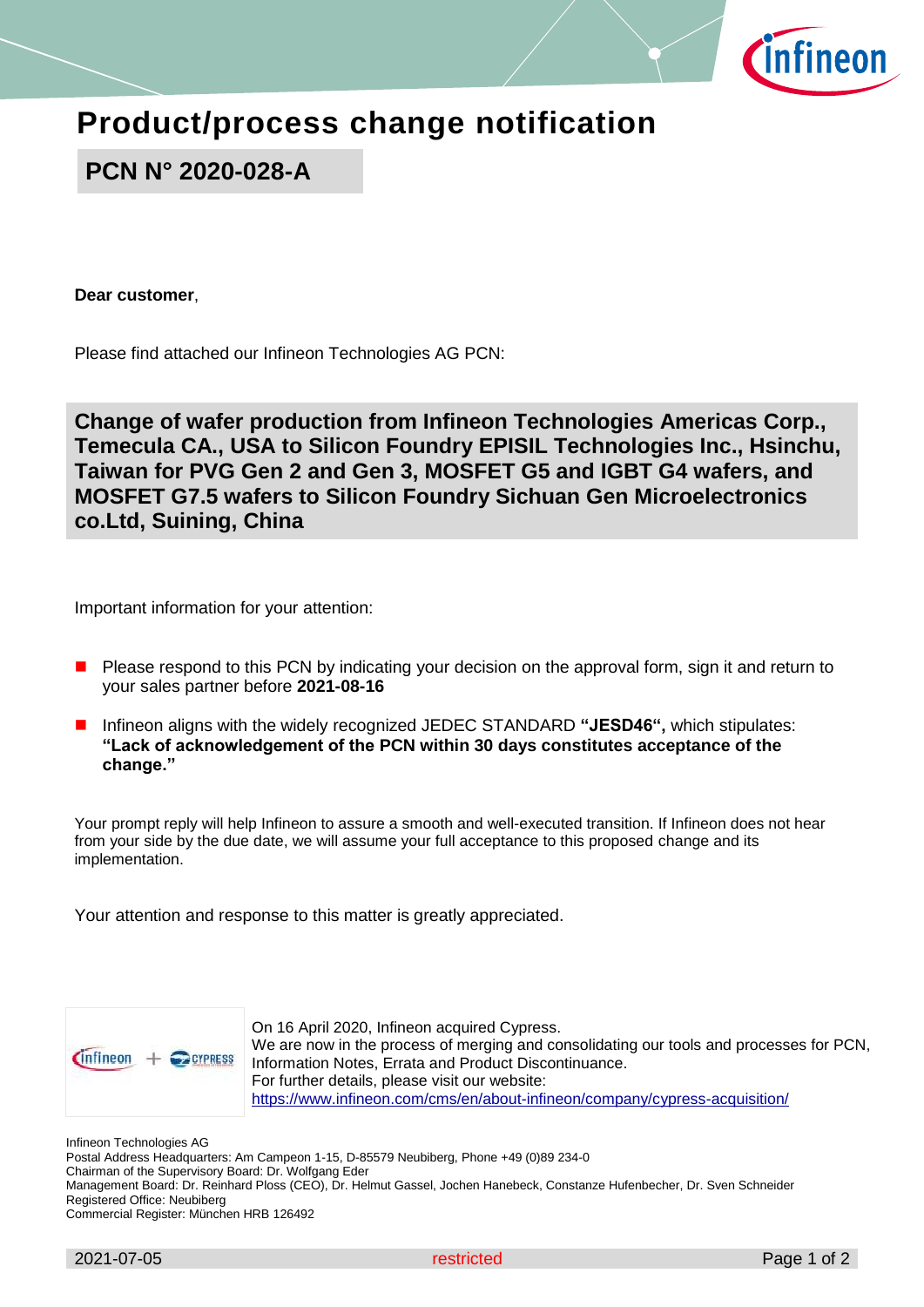

# **Product/process change notification**

### **PCN N° 2020-028-A**

**Products affected** Please refer to attached affected produtist 1\_cip20028\_a

#### **Detailed change information**

| <b>Subject</b>     | Change of wafer production from Infineon Technologies Americas<br>Corp., Temecula CA., USA to Silicon Foundry EPISIL<br>Technologies Inc., Hsinchu, Taiwan for PVG Gen 2 and Gen 3,<br>MOSFET G5 and IGBT G4 wafers, and MOSFET G7.5 wafers to<br>Silicon Foundry Sichuan Gen Microelectronics co.Ltd, Suining,<br>China. |                                                                                              |  |
|--------------------|---------------------------------------------------------------------------------------------------------------------------------------------------------------------------------------------------------------------------------------------------------------------------------------------------------------------------|----------------------------------------------------------------------------------------------|--|
| <b>Reason</b>      | The wafer production of the affected products will be transferred to<br>Silicon Foundry EPISIL Technologies Inc., Hsinchu, Taiwan,<br>according to the global Infineon production strategy.                                                                                                                               |                                                                                              |  |
| <b>Description</b> | Old                                                                                                                                                                                                                                                                                                                       | <b>New</b>                                                                                   |  |
|                    | Wafer of PVG Gen2 /Gen3,<br>MOSFET G5 / G7.5 and<br>IGBT G4 at:                                                                                                                                                                                                                                                           | Wafer of PVG Gen2 /Gen3,<br>MOSFET G5 and IGBT G4<br>at:                                     |  |
|                    | Wafer fab: Infineon<br>$\blacksquare$<br><b>Technologies Americas</b><br>Corp., Temecula CA., USA                                                                                                                                                                                                                         | Wafer fab: Silicon Foundry<br>$\blacksquare$<br>EPISIL Technologies Inc.,<br>Hsinchu, Taiwan |  |
|                    | Wafer sort: Infineon<br>$\blacksquare$<br><b>Technologies Americas</b><br>Corp., Temecula CA., USA                                                                                                                                                                                                                        | Wafer sort: ETREND<br>$\blacksquare$<br>Hightech Corp., Taiwan                               |  |
|                    |                                                                                                                                                                                                                                                                                                                           | Wafer production and<br>probing MOSFET G7.5 at:                                              |  |
|                    |                                                                                                                                                                                                                                                                                                                           | Sichuan Gen<br>п<br>Microelectronics co.Ltd,<br>Suining, China.                              |  |
|                    |                                                                                                                                                                                                                                                                                                                           |                                                                                              |  |

**Product identification** Ensured by internal traceability in manufacturing execution systems.